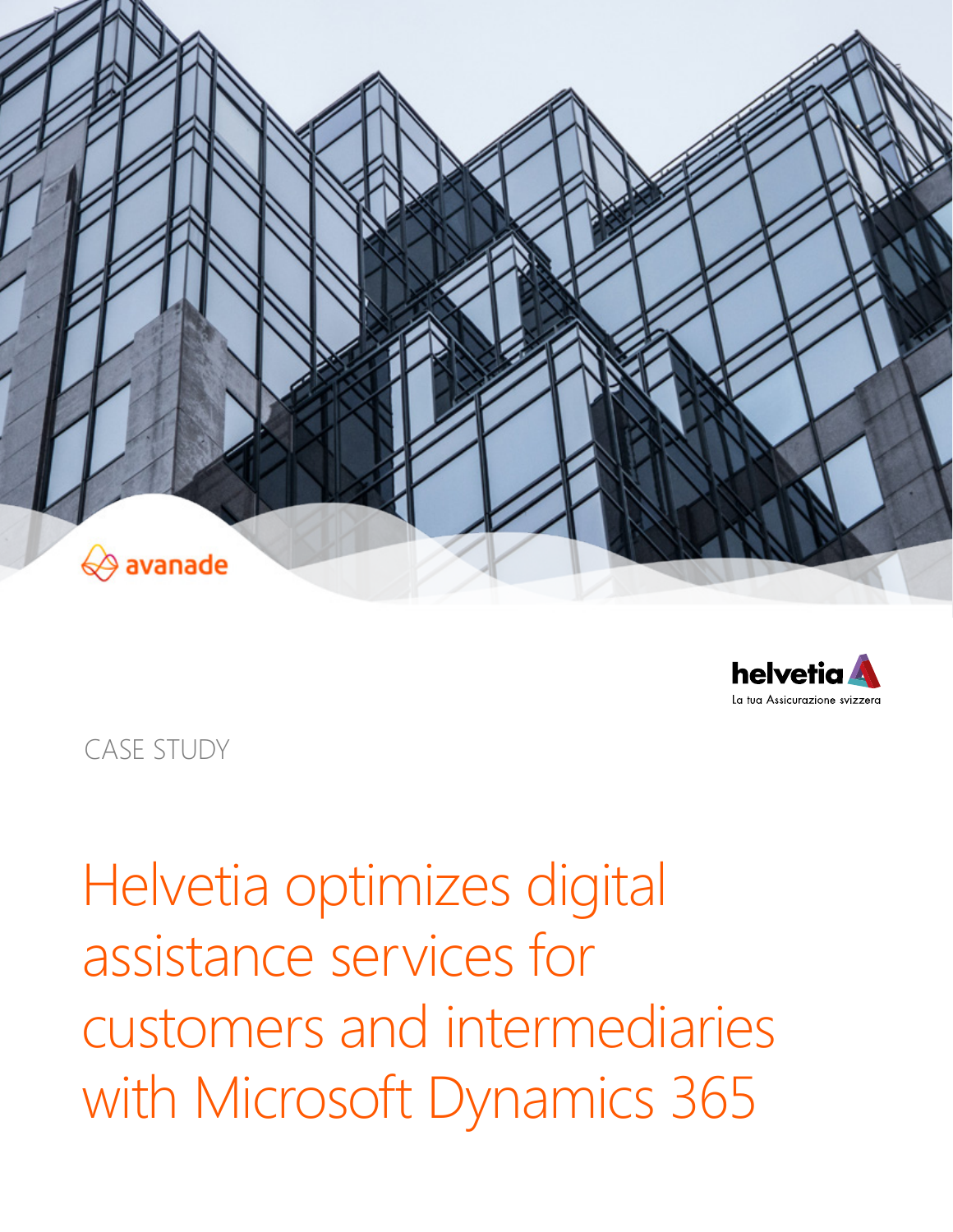# **Business situation**

Helvetia is the third largest Swiss insurance group and has been present in Italy since 1948. For over 70 years, the company has been operating in the market with professionalism and competency, creating products aimed at satisfying customer needs.

In recent years, the company has further strengthened its market position by consolidating its distribution network and making important acquisitions. The Helvetia Italia Group is among the best players in the insurance market, operating with a range of DANNI and VITA products for both families and companies.

Helvetia's main goals included:

- Managing customer and intermediary requests through differentiated service models based on specific attributes
- Ensuring omnichannel management of various traditional and digital touchpoints
- Providing end-to-end governance and monitoring of assistance processes, guaranteeing they can effectively adapt to changes in regulatory and business context

### **Solution**

The Helvetia Italy Group chose the approach proposed by Avanade which created a simplified and advanced digital assistance service, thanks to the Microsoft Dynamics 365 tool in the cloud. For both customers and intermediaries, the solution

aims to improve the service offered as well as the timeliness and quality of the response provided. It set the following objectives:

- Provide a contact center platform for the company that can manage customers and intermediaries, enabling a client-centric vision of the business
- Consolidate current touchpoints and activate new ones for an omnichannel approach that guarantees continuous support to the distribution network and helps consolidate the relationship with the end customer
- Simplify engagement operational methods, improve communications between various levels and ensure timely and relevant responses
- Customize service by channel type
- Align the architectural design of the contact center with the company's IT strategy
- Integrate existing systems with Dynamics 365 providing operators with a single internal consultation tool
- Allow performance monitoring in various areas to promptly identify improvement actions

Using the information assets created for the entire company, Avanade implemented several customized modules within the program to manage and streamline customer and intermediary support processes.

"The Contact Center is the image of the service that an insurance company wants to offer its customers and distributors. Having developed a project of excellence allows Helvetia to uphold its reputation for quality service."

### **Roberto Lecciso**

Chief Operating Officer, Helvetia Swiss Insurance Company